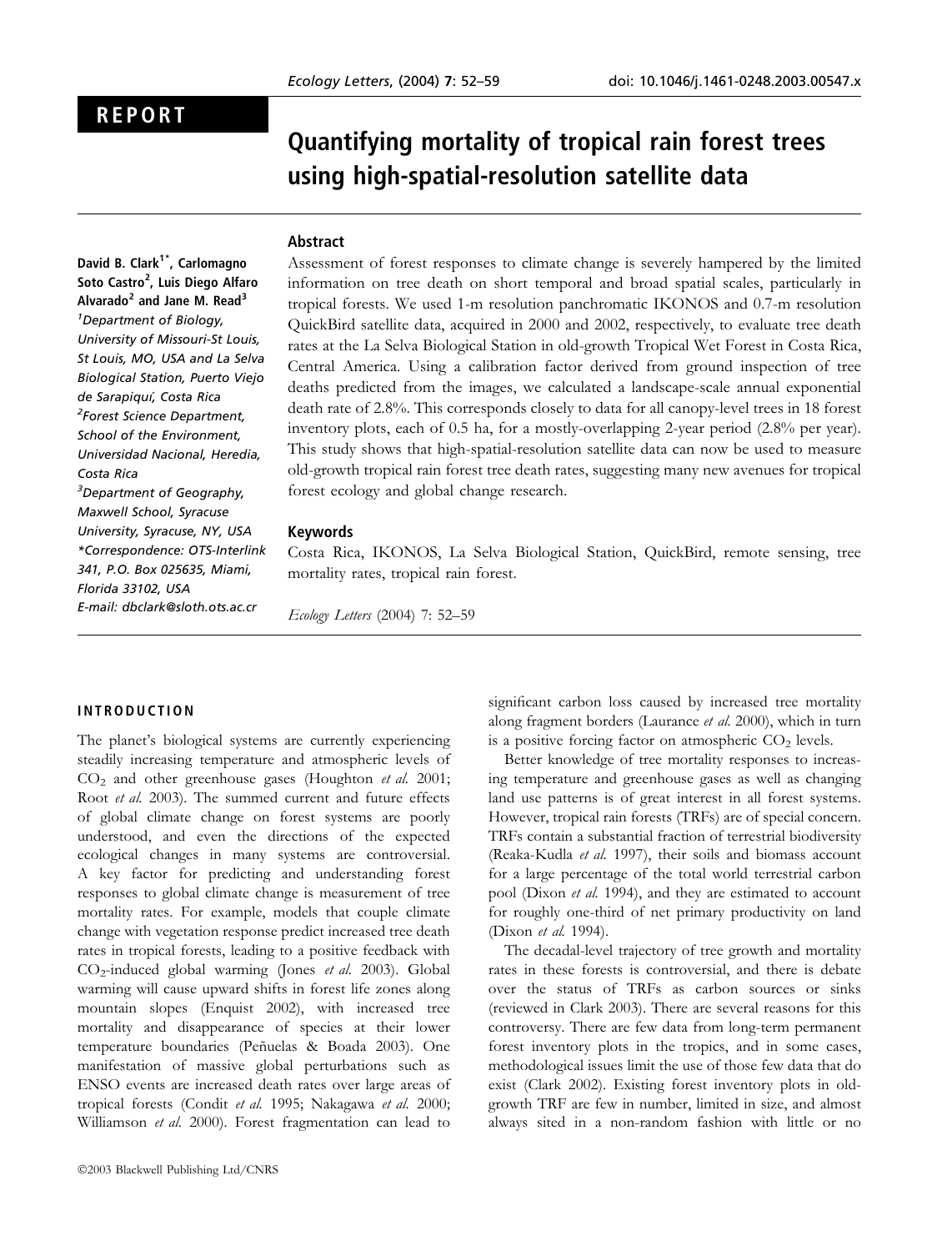replication (Brown 1996; Clark & Clark 2000a; Keller et al. 2001). In addition, with only one exception that we are aware of (Clark et al. 2003a), published long-term data are at supraannual time steps, which severely limit the ability to relate annual forest response to annual climate events such as ENSO episodes.

What is needed to assess forest dynamics in this biome and its relation to global climate change is a way to measure forest growth and mortality rates over large areas of tropical forests at annual time scales (Clark et al. 2003b). Highspatial-resolution  $(≤1-m$  panchromatic,  $≤4-m$  multispectral) commercial satellite data offer a potential solution to these problems. For example, 1-m resolution IKONOS (Space Imaging Corp., Thornton, CO, USA) satellite data from terra firme TRF have been used to measure tree crown sizes, to detect the effects of selective logging and to extend remote-sensing capacity to distinguish secondary forests from old growth; these data have also been shown to be correlated with key forest structural parameters such as plot biomass and total gap area (Asner et al. 2002; Clark et al. 2003b; Hurtt et al. 2003; Read 2003; Read et al. 2003). These studies have also suggested (Read et al. 2003) that it should be feasible to use high-spatial-resolution satellite data to measure TRF tree growth and survival.

In this paper, we show that it is now possible to measure TRF tree mortality rates using such high-spatial-resolution satellite data. Forest-level tree mortality is a key ecosystem variable, because it integrates the physiological and demographic responses of all trees in a given forest, and it directly links to stand biomass and overall structure. We suggest that the ability to measure tree mortality over large regions of TRF using satellite data will have extensive applications for tropical forest research, and that high spatial resolution satellite data will be a key tool for assessing the sensitivity of this biome to climate and land-use change.

# METHODS

#### Study site

The study site was conducted at the La Selva Biological Station of the Organization for Tropical Studies (O.T.S.) in the Atlantic lowlands of Costa Rica (longitude  $84^{\circ}00'W$ , latitude  $10^{\circ}26'N$ , Fig. 1). We worked in a 600-ha section of old-growth forest that is classified in the Holdridge Life Zone system as Tropical Wet Forest (Hartshorn & Hammel 1994). La Selva's mean annual rainfall and temperature are c. 4300 mm and 26°, respectively (Organization for Tropical



Figure 1 View of a part of the study area for this research, old-growth Tropical Wet Forest at the La Selva Biological Station, Costa Rica. Note the uneven canopy with scattered emergents and numerous canopy gaps, and generally rolling terrain. Photo by Matthew L. Clark.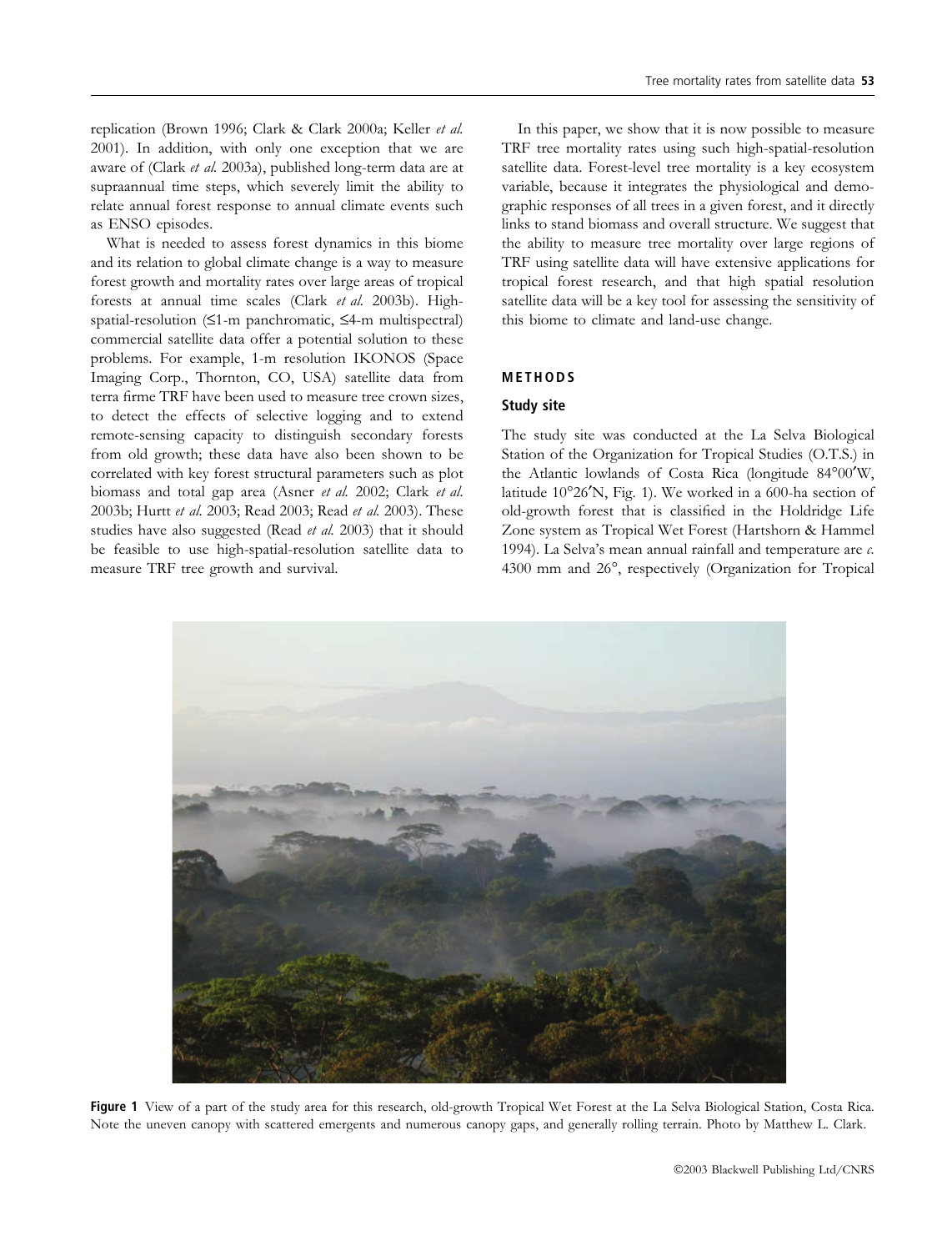Studies: http://www.ots.duke.edu/en/laselva/metereological. shtml, Unpublished data). A detailed site description is given in McDade et al. 1994.

# Data and image pre-processing

We used images from two commercial satellites. The IKONOS panchromatic image had 1.0 m nominal spatial resolution and was taken on 16 August 2000. The collection azimuth was  $203.7^\circ$  at an elevation of  $59.9^\circ$ , and the sun azimuth was  $80.2^\circ$  at an elevation of  $65.1^\circ$ . The QuickBird (DigitalGlobe, Longmont, CO, USA) panchromatic image had 0.7-m nominal spatial resolution and was acquired on 6 June 2002 (Fig. 2). The satellite azimuth was  $155.5^\circ$  at an elevation of  $68.1^\circ$ , and the sun azimuth was  $93.8^\circ$  at an elevation of 68.2°. For both satellites, the spectrum of light detected was 0.45–0.90 µm. We used ERDAS Imagine 8.4 software (ERDAS, Atlanta, GA, USA) to create a 1000-ha subset of each image; this subset included our c. 600-ha oldgrowth study area. We referenced the QuickBird image to the IKONOS image, which had previously been georeferenced to the La Selva grid system (see below) using the crowns of conspicuous emergents that were referenced to the La Selva grid (RMSE  $=$  4.3 m, Clark *et al.* 2003b).

Because GPS works poorly in the understory of old growth at La Selva, the research station's grid system was used for georectification and ground-truthing. The grid is constructed on a  $100 \times 50$  m spacing to decimetre accuracy (cf. Hofton et al. 2002) with permanent markers at the grid intersections. We georeferenced both satellite images to this grid system, and also used the La Selva Geographic Information System (GIS) database of permanent grid-point locations, trails, streams, soil types and elevation contours (Organization for Tropical Studies 2003) for orienting ourselves in the field and for stratifying sampling.

As one independent check on our geolocation, we chose 17 emergent trees with conspicuous crowns on the QuickBird image. These emergents were distributed throughout our study area and were not control points for the QuickBird georeferencing (Fig. 3). With a hand-held compass (precision  $\pm$  0.5°) and a slope-correcting laser range finder, we ground-surveyed the positions of the crown centres of these trees in La Selva grid coordinates. We then compared these measurements on the ground to the locations predicted from the georectified image. Crown centres were assumed to be above the centre of trunks for the ground measurements, and were visually estimated on the image. Previously georeferenced canopy-level trees under long-term demographic study (the TREES project, Clark & Clark 1992, 2000b) were used to assess the relation between crown area and trunk diameter. We used data from a network of 18 georeferenced 0.5-ha annually-censused forest inventory plots (part of the CARBONO project, Clark & Clark 2000a) to assess tree geolocation and mesoscale  $(1-100 \text{ km}^2)$  tree mortality (Fig. 3). These plots were sited with a stratified random design to sample the main upland forest gradients of soil and topography (Clark & Clark 2000a), so that the data are generalizable to this



Figure 2 Old-growth Tropical Wet Forest at the La Selva Biological Station, Costa Rica. The image is 0.7-m resolution panchromatic data from the QuickBird satellite. The area shown is a subset of that shown in Figure 1. Isolated emergents (E) are clearly distinguishable, as are some smaller crowns that are clear because of local conditions (S). There are also areas where individual crown boundaries are not distinct (M). Dark areas are shadows, canopy gaps, or both. Crown A, which is particularly distinguishable from surrounding trees, is one of those selected for the allometry study.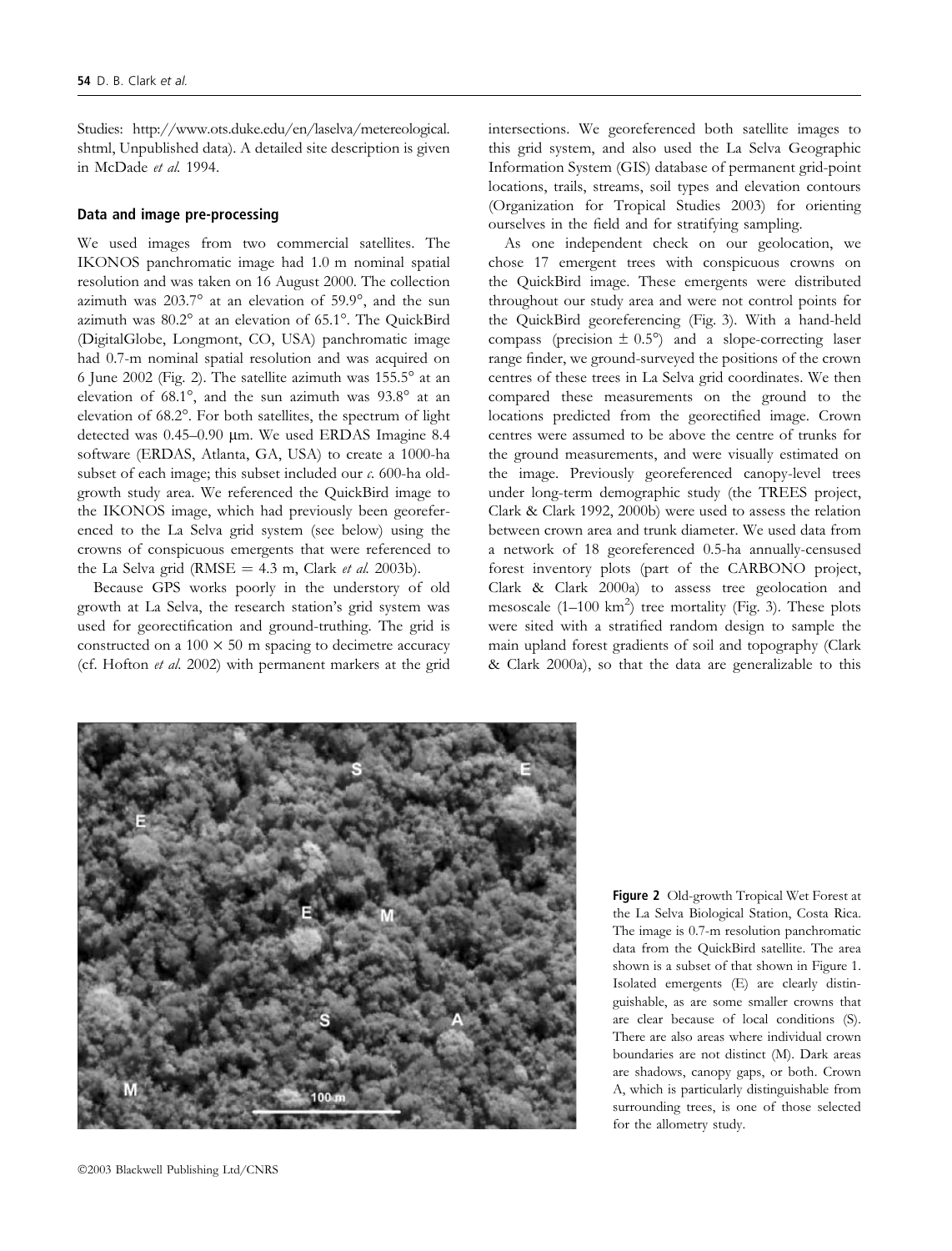

Figure 3 Study area at the La Selva Biological Station, Costa Rica. Rectangular figures are the 13, 0.5-ha forest inventory plots that were cloud-free in both satellite images and that were used to examine known tree mortality events. Crosses are the 17 emergents that were used to check the accuracy of georeferencing against independent ground surveys. Circles are the 27 distinctive crowns that were used to develop the relation between crown area and trunk diameter (there is some overlap between these two groups). Black lines are foot trails.

landscape. We used mortality data for all woody stems  $\geq$ 10 cm in diameter above buttresses from the October 2000, 2001 and 2002 censuses.

#### Field and analysis methods

#### Tree allometry and geolocation

To develop allometric relations among imaged-derived and field-based measures of crown and trunk size, we selected 27 trees whose crowns were clearly distinguishable in the QuickBird and IKONOS images, and for which we had stem diameter measurements from the tree demography project (Fig. 3). For these individuals we measured in the field a Crown Area Index (CAI), as reported in Read et al. (2003) and Clark et al. (2003b). From the ground, we measured the length of the longest canopy axis of verticallyexposed crown, as well as the longest crown axis perpendicular to this axis. We defined CAI as the area of the 4-sided polygon formed by joining the endpoints of these axes. We subsequently digitized by hand the areas of these crowns in both the QuickBird and IKONOS images using the program ERDAS Imagine 8.4. These individuals also served as an additional independent check on geolocation accuracy and our ability to identify individual trees in images and in the field.

## **Mortality**

To assess the relation between known georeferenced tree mortality events on the ground and the evidence in the images, we examined in the field every case of mortality for trees  $\geq$ 30-cm diameter in 2000 or 2001 ( $n = 27$  deaths) in the 13 forest inventory plots of 0.5 ha that were cloud-free in both images. We examined the canopy structure in the immediate vicinity of each dead tree, and also compared the IKONOS and Quickbird images at the predicted location of each dead tree.

To determine what percentage of mortality predicted from the images corresponded to mortality on the ground, we digitized all crowns in 11 plots of 0.5 ha that were selected to have high rates of crown disappearances based on comparison of the IKONOS and QuickBird images. We then located the canopy opening corresponding to each missing crown event on the ground, and assessed whether we could find evidence of a recent  $(≤2$  years old) treefall or branchfall that could have caused the canopy opening. We could not unambiguously geolocate gaps in one plot because of the high local incidence of gaps and lack of distinctive emergents; we therefore discarded that plot, and report here data for the 10 plots that we could evaluate with certainty on the ground.

To determine landscape-scale estimates of tree mortality based on the satellite data, we selected 15, 50  $\times$  100 m areas on the images using a random number table to define the corner coordinates in the La Selva grid system. Plots that fell on swampy or frequently-flooded terrain were discarded, because our focus and reference data were on non-swamp areas. Within each plot, all visually-interpreted crowns in the IKONOS image were digitized as a GIS layer. This layer was superimposed on the QuickBird image, and crowns present in the earlier-acquired IKONOS image but absent in the later QuickBird image were counted as mortality events.

Field work was carried out from January to April 2003. All trunk diameter measurements were made at breast height  $(c. 1.3 \text{ m})$  or above any buttresses or basal swellings (methods detailed in Clark & Clark 1999).

#### RESULTS

#### Geolocation and tree allometry

For the 17 emergents selected to have distinct crowns in the QuickBird image, the mean difference between the groundbased and image-based measurements of distances from crown centre to the nearest La Selva grid monument was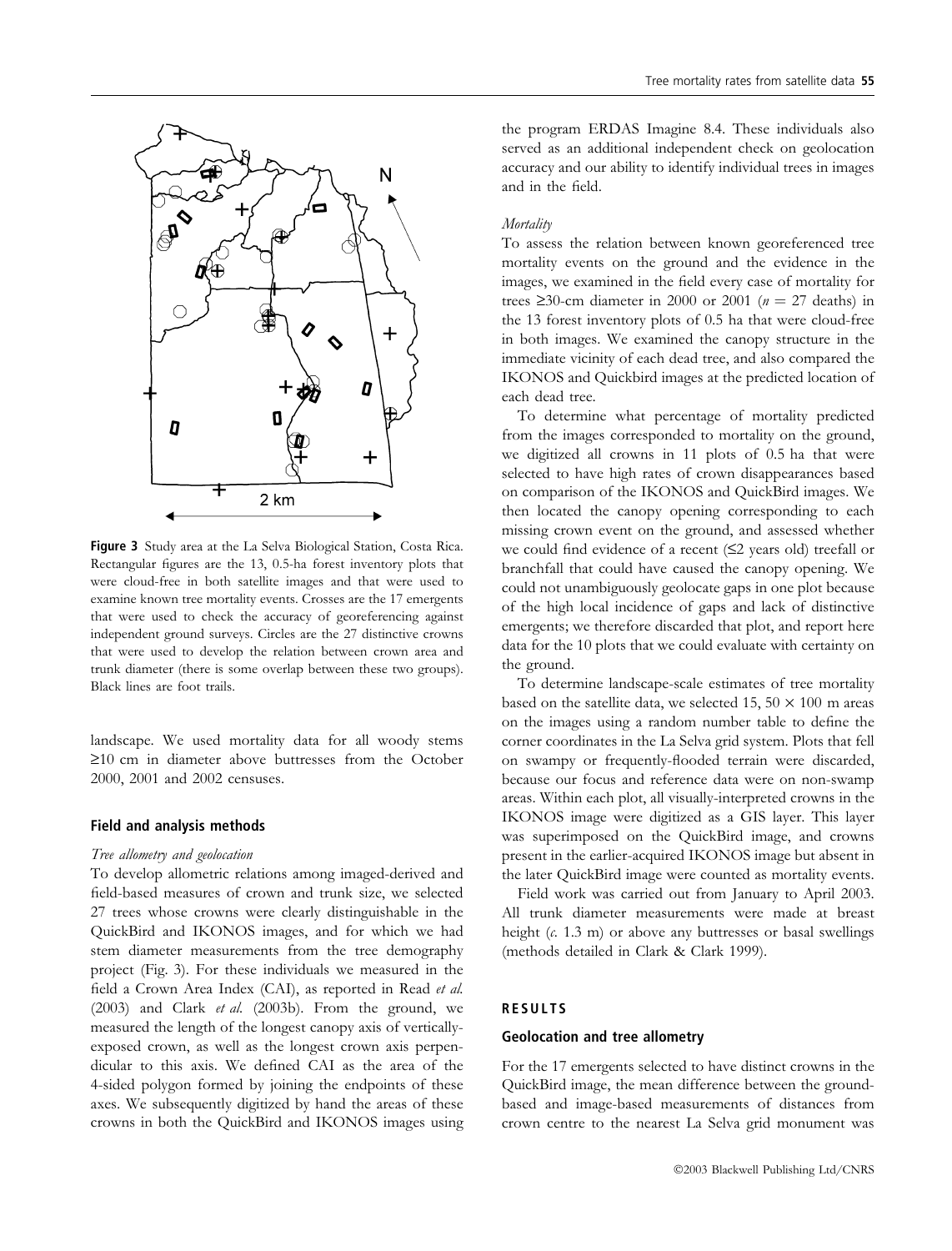2.7 m (RMSE  $=$  3.8 m). Thus both the IKONOS and QuickBird images were georeferenced to an accuracy considerably smaller than the diameter of many canopylevel tree crowns.

Indices of crown area measured from the ground were significantly related to the crown areas digitized on the two images ( $r^2$  with IKONOS areas 0.46,  $r^2$  with QuickBird areas 0.59;  $n = 27$  and  $P < 0.001$  in both cases). Trunk diameter was also closely related to all three measures of crown area:

- (1) Stem diameter (mm) =  $419.1 + (1.608 \times \text{Crown Area})$ Index),  $r^2 = 0.77$ ,  $n = 27$ ,  $P < 0.0001$
- (2) Stem diameter (mm) =  $437.9 + (0.811 \times$  IKONOS area),  $r^2 = 0.63$ ,  $n = 27$ ,  $P < 0.001$
- (3) Stem diameter (mm) =  $368.6 + (0.853 \times$  QuickBird area),  $r^2 = 0.77$ ,  $n = 27$ ,  $P < 0.001$

Both the ground-to-image location comparison for the 17 emergents as well as these consistent allometric relations show that the image geolocation was sufficiently accurate to locate specific individuals in the images and on the ground.

A significant constraint on these analysis was finding crowns that could be located unequivocally on the ground, and for which we could obtain accurate ground survey data. Because opening survey trails is not allowed at this reserve in old growth, we were restricted to trees that were close enough to grid markers to permit measurement of accurate slope-corrected distances with a laser range-finder (up to  $c$ . 30 m depending on understory conditions). The presence of crowns that were unequivocally identifiable both from the ground and in the images depended on factors such as local relief, the size of neighbouring crowns, local disturbance history, and the combination of satellite and sun angles. These totally distinct crowns that could also be identified and measured from the ground were a small subset of the total number of crowns in this image.

#### **Mortality**

# Assessment of mortality events in annually-censused forest inventory plots

Upon examining in the field the 27 trees >30-cm stem diameter that died between October 2000 and 2002 in the forest inventory plots, we found canopy gaps caused by fallen trunks associated with 10 cases of mortality, and two cases where trees had died standing but had created large canopy gaps by branchfall. Canopy gaps potentially detectable by remote sensing had therefore been created in 44.4% (12/27) of the known mortality events. The other dead trees either died standing, leaving no canopy gaps or were under other canopies ( $n = 13$ ), or could not be located unambiguously on the ground  $(n = 2)$ .

From the images and the mapped positions of the dead individuals, we classified  $17/27 = 63.0\%$  of these crowns as having disappeared in the second satellite image (Fig. 4). The higher percentage of mortality detected in images  $(63.0\%)$  compared with the ground data  $(44.4\%)$  might be in part due the fact that our field work was carried out c. 10 months after the QuickBird image was taken, and field evidence of mortality could have been affected during that period.

# Ground-validation of mortality predicted from satellite data

In the 10, 0.5-ha areas of the satellite images selected to show high rates of crown disappearance  $(=$  tree mortality), we classified 27 crowns as disappearing between images. On the ground, we were able to unambiguously locate 25 of these events with clear evidence for recent tree mortality (e.g. canopy opening and a recently fallen trunk, or a standing dead snag with branchfall opening a canopy gap). Of the remaining two cases, one was a branchfall, and for the other there was no evidence on the ground or in the canopy of a recent canopy opening. Based on these results,

Figure 4 Ground verification of tree mortality in a permanent forest inventory plot (CARBONO Plot L6). The mapped locations of the two canopy-level trees known to have died between 2000 and 2002 in this plot are indicated by the end of the white arrows. Left image: IKONOS 1.0-m panchromatic data from 2000. Right image: 0.7-m panchromatic QuickBird 2002 data. Scale is shown by the  $50 \times 100$  m forest inventory plot. In this case physical evidence of tree mortality (fallen trunks and canopy openings) was found for each tree during field work in 2003.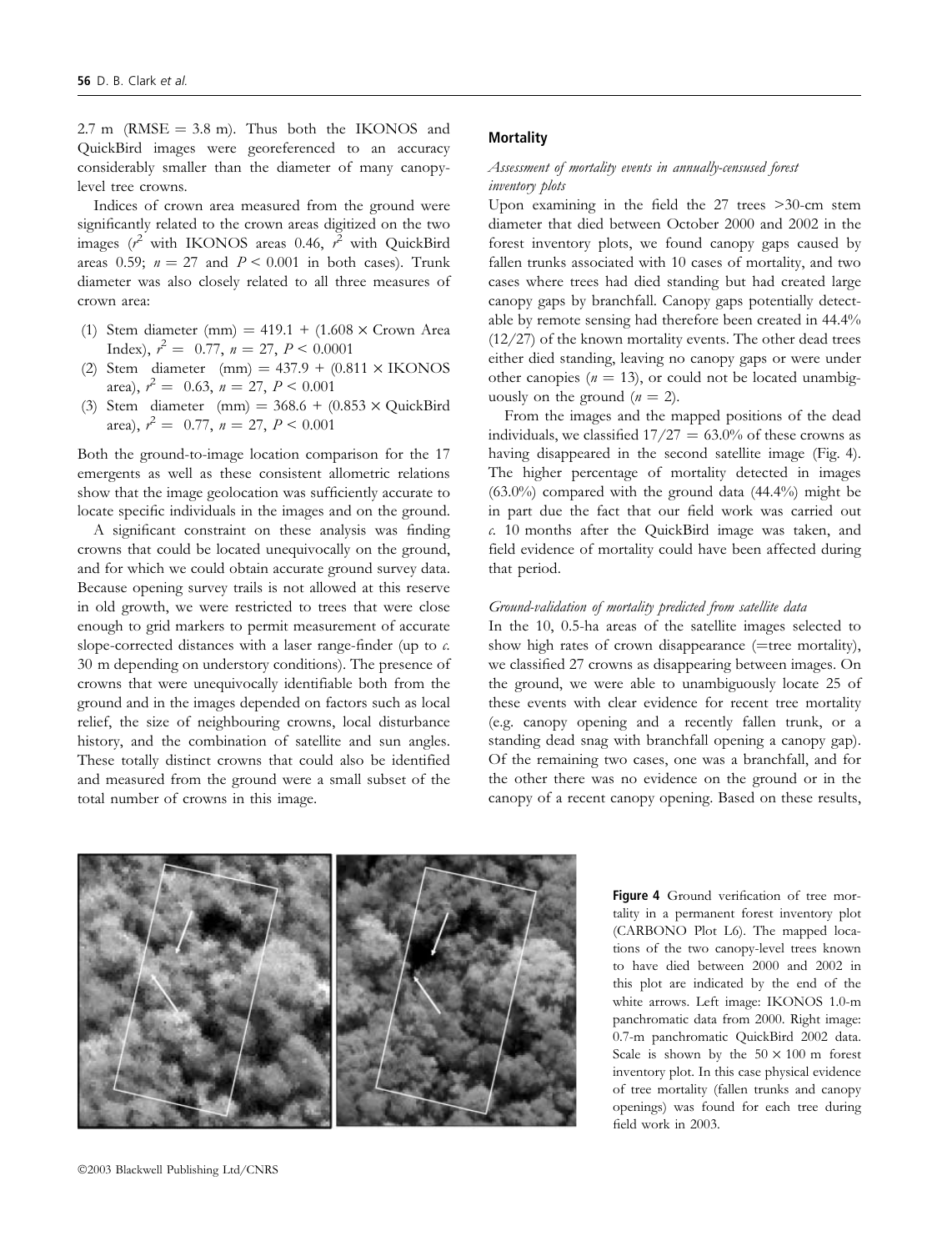we calculated a calibration factor of 0.926 (25/27) to adjust image-based mortality rates for false positive classifications.

### Estimation of landscape-scale tree mortality rates

Death rates estimated from the satellite images were very close to those measured on the ground (Table 1). The uncalibrated rate of landscape-scale exponential annual tree mortality estimated from all disappearing crowns in the 15 randomly-selected 0.5-ha plots was 0.030 per year  $(=3.0\%)$ , and the rate adjusted by the calibration factor described above was 0.028 per year. Death rates in the forest inventory plots over a largely overlapping time period were 0.023 per year for all stems  $\geq$ 10-cm diameter, and 0.028 per year for trees  $\geq 30$ -cm trunk diameter (Table 1).

#### Estimation of trunk diameters of recently dead trees

We attempted to predict the trunk diameters of trees that died between the two image dates by applying the crown area-trunk diameter allometry reported above (Equation 2), and using the digitized crown area in the IKONOS image of the trees that died in the 10, 0.5-ground validation plots as the independent variable. In the 2003 field work, we measured trunk diameters on the ground for all those stems where we could unambiguously identify the downed trunk of the dead individual. Contrary to the tight relationships in the allometry data, there was no relation between the measured and predicted trunk diameters ( $r^2 = 0.005$ ,  $n = 20$ ).

# **DISCUSSION**

To our knowledge, this is the first paper showing that it is possible to use satellite-derived data to measure individual tree demographic processes in TRF. Our results thus confirm predictions that it should be possible to measure key components of TRF tree demography using highspatial-resolution satellite data (Clark et al. 2003b; Read et al. 2003).

The correspondence between the satellite-based estimate of tree mortality and tree mortality measured in the forest inventory plots was very close (2.8 and 2.3% per year, respectively). This is particularly remarkable because the

temporal and spatial domains of the datasets did not entirely overlap (Table 1), and 0.5-ha plot-level mortality rates at La Selva can vary up to almost 2-fold between years and up to 6-fold among plots within years (D.B. Clark unpublished data).

It appears contradictory that the satellite- and groundbased estimates of landscape-scale tree mortality were very similar, even though in the images we could only detect about two-thirds of the documented mortality in the forest inventory plots. We believe one explanation has to do with the trees sampled in the satellite-based estimate. For that estimate, we were able to distinguish 497 crowns in 7.5 ha of plots (Table 1), or a density of  $\epsilon$ . 66 stems per hectare. The forest inventory plots' data are based on all stems  $\geq$ 10 cm in diameter, at an average stem density of 504 stems per hectare (Clark & Clark 2000a), so the number of crowns digitized for these plots from the satellite images corresponded to  $\alpha$ . 13% of the stems  $\geq 10$  cm in diameter. Assuming that the digitized crowns corresponded to the largest stems, this would indicate that the trunk diameters for the digitized individuals were generally  $\geq 300$  mm (16.4%) of the 2001 forest inventory plot sample had diameters  $\geq$ 300 mm). Many of the crowns of trees <300 mm have little or no vertical illumination (Clark & Clark 1992), so their mortality would not be visible on the satellite images. However, several authors have reported that stand-level tree mortality rates are relatively independent of trunk diameter (Lieberman et al. 1985; Manokaran & Kochummen 1987; Swaine et al. 1987a). We hypothesize that this relative independence of mortality rates from trunk size accounts for the close correspondence between our satellite-based and whole forest-based mortality estimates. We do expect that mortality rates and their relation to diameter will vary somewhat according to differing environmental conditions (cf Barlow et al. 2003). For example, if we restrict the forest inventory plot mortality calculation only to canopy-level trees (>300-cm diameter), the space-based and groundbased mortality rates are identical to three decimals (Table 1).

Another apparent contradiction in our results is the very highly predictive relation between crown size and trunk diameter found in the allometric analyses, and the absolute

Table 1 Rates of tree mortality from 2000–2002 in upland old-growth Tropical Wet Forest at the La Selva Biological Station, Costa Rica. Satellite images and site selection as well as the forest inventory plots data are described in Methods. Annual exponential mortality m is calculated as  $m = 1 - (N1/N0)^{1/t}$  where  $N0 =$  the number of individuals at time 0,  $N1 =$  the number of survivors at time 1, and t is the elapsed time in years (Sheil et al. 1995). The satellite-derived m was derived using a calibration factor of 0.926 (see text for explanation)

| Data source                                         | Time interval       | $t$ (years) | N0.  | M1   | m     |
|-----------------------------------------------------|---------------------|-------------|------|------|-------|
| Satellite images                                    | $16/8/00 - 6/6/02$  | 1.81        | 497  | 470  | 0.028 |
| Forest inventory plots—stems $\geq 10$ -cm diameter | $1/10/00 - 1/10/02$ | 2.00        | 4362 | 4163 | 0.023 |
| Forest inventory plots—stems >30-cm diameter        | $1/10/00 - 1/10/02$ | 2.00        | 711  | 672  | 0.028 |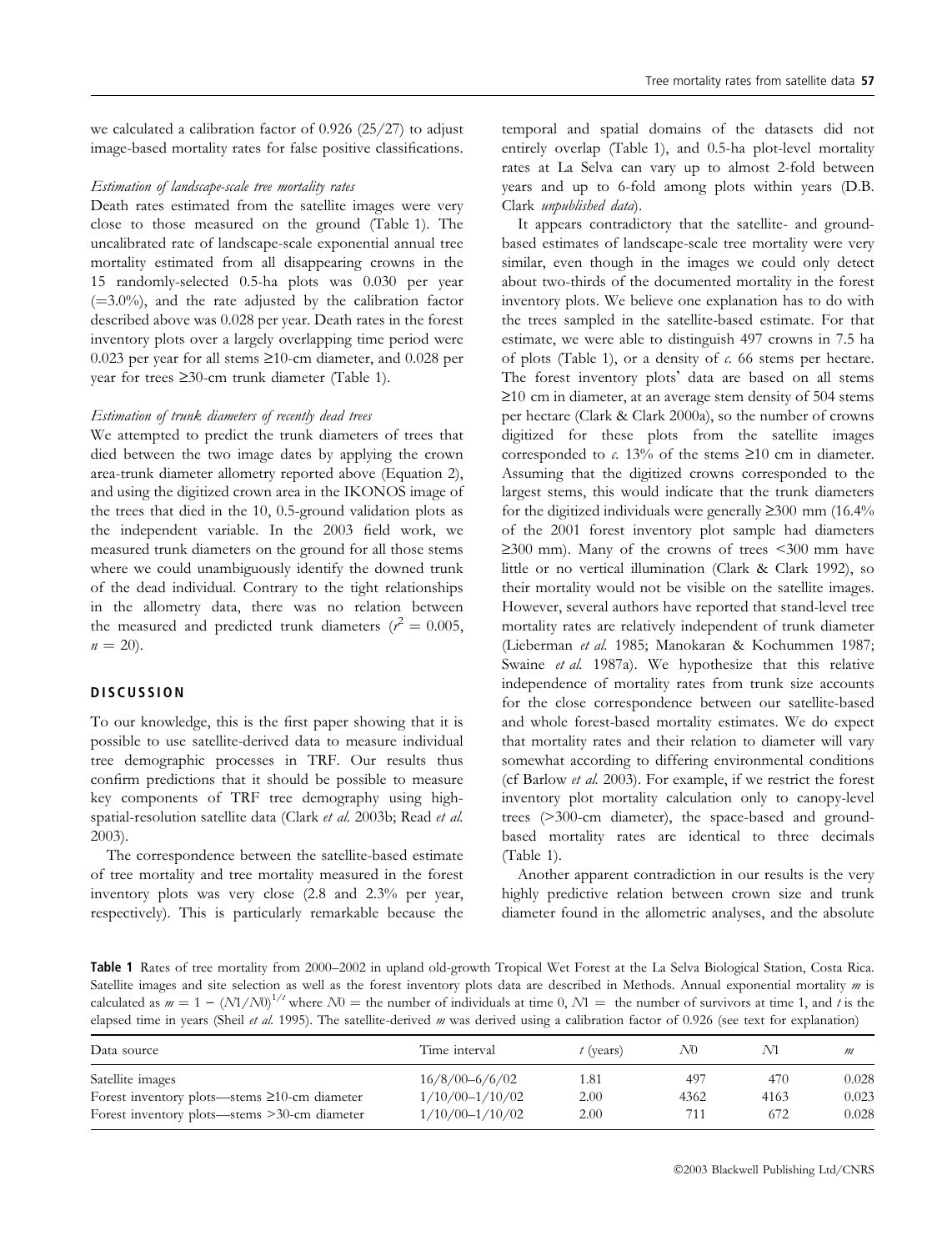lack of correspondence between trunk diameter predicted from crown area and measured trunk diameter of recently dead trees in the high mortality plots. Here, we think nonrandom samples are a likely explanation. The trees selected for the allometry study were chosen to have very clearly delimited and distinctive crowns, so that we were 100% certain of their geolocation. We were successful in this, as shown by the tight allometric relationships and the low RMSE of the 17 emergents checked for geolocation. However, as Fig. 2 shows (see tree 'A'), these trees tended to have large, fully exposed crowns (mean digitized crown area 379 m<sup>2</sup> in the IKONOS image,  $n = 27$ ), and were probably fast-growing (cf Clark & Clark 1999). In contrast, the trees that died in the high mortality plots had much smaller crowns on the average (55 m<sup>2</sup>,  $n = 27$ ), and were likely growing slowly prior to death (cf Swaine et al. 1987b). We hypothesize that fully exposed emergents have different crown area-trunk diameter allometries compared with soon-to-die, and generally much smaller, trees.

Given the potential global applications of the technique, we think further investigations in a diversity of TRF sites would be valuable. Studies at sites with ground data to validate and if necessary calibrate the satellite-derived mortality estimates will be particularly valuable. Given the vigour of TRF regrowth, the time interval between satellite images should be on the order of 1–2 years, so that ground evidence of mortality is still present.

A key research issue will be developing general crown area-trunk allometric equations that will allow prediction of ecosystem variables such as stand biomass and basal area. This will be challenging, because of the difficulty of geolocating smaller individual crowns on the ground (cf Fig. 2 'M'). Promising avenues for this research would be working at tower and canopy crane sites to obtain canopy access from above, incorporating high-resolution photography (cf Myers 1982), integrating these analyses with automated crown recognition programmes (Gougeon & Leckie 2003; Leckie et al. 2003), and extending the results with stand expansion factors (cf. Gillespie et al. 1992).

The sensors that produce remotely-sensed data, including satellite-based sensors, are constantly evolving towards increased spatial and spectral resolution. Here, we have shown that it is possible to evaluate TRF tree mortality rates using commercially-available satellite data at £1-m spatial resolution. As the spatial resolution of satellite imagery increases, an ever-increasing fraction of canopy trees will be measurable by these techniques. Satellitebased measurements of TRF tree mortality and growth will play an increasingly important role in our efforts to understand, measure, and monitor these endangered ecosystems and the dominant organisms in them, the canopy trees.

# ACKNOWLEDGEMENTS

We thank the Andrew W. Mellon Foundation for primary financial support, Antonio Trabucco for GIS and remote sensing consulting, Deborah A. Clark, George Hurtt, and two anonymous reviewers for useful reviews, and the staff of the La Selva Biological Station and the O.T.S. San Jose´ office for logistical assistance. Data in the TREES project were developed with support from National Science Foundation grant DEB-0129038, and CARBONO project data were supported by NSF DEB-9629245 and Department of Energy FG02-96ER62289.

#### **REFERENCES**

- Asner, G.P., Palace, M., Keller, M., Pereira, R., Jr, Silva, J.N.M. & Zweede, J.C. (2002). Estimating canopy structure in an Amazon forest from laser range finder and IKONOS satellite observations. Biotropica, 34, 483–492.
- Barlow, J., Peres, C.A., Lagan, B.O. & Haugassen, T. (2003). Large tree mortality and the decline of forest biomass following Amazonian wildfires. Ecol. Letters, 6, 6–8.
- Brown, S. (1996). Tropical forests and the global carbon cycle: estimating state and change in biomass density. In: Forest Ecosystems, Forest Management and the Global Carbon Cycle (eds Apps, M.J. & Price, D.T. ). Springer-Verlag, Berlin, pp. 135–144.
- Clark, D.A. (2002). Are tropical forests an important carbon sink? Re-analysis of the long-term plot data. Ecol. Appl., 12, 3-7.
- Clark, D.A. (2003). Souces or sinks?: the responses of tropical forests to current and future climate and atmospheric composition. Philos. Trans. R. Soc. Lond. B Biol. Sci. (in press).
- Clark, D.A. & Clark, D.B. (1992). Life history diversity of canopy and emergent trees in a neotropical rain forest. Ecol. Monogr., 62, 315–344.
- Clark, D.A. & Clark, D.B. (1999). Assessing the growth of tropical rain forest trees: issues for forest modeling and management. Ecol. Appl., 9, 981–997.
- Clark, D.B. & Clark, D.A. (2000a). Landscape-scale variation in forest structure and biomass in a tropical rain forest. For. Ecol. Manage., 137, 185–198.
- Clark, D.B. & Clark, D.A. (2000b). Tree growth, mortality, physical condition, and microsite in old-growth lowland tropical rain forest. Ecology, 81, 294 and Ecol. Archives: http://www. esapubs.org/archive/ecol/E081/003/
- Clark, D.A., Piper, S.C., Keeling, C.D. & Clark, D.B. (2003a). Tropical rain forest tree growth and atmospheric carbon dynamics linked to interannual temperature variation during 1984–2000. Proc. Nat. Acad. Sci. (USA), 100, 5852–5857.
- Clark, D.B., Read, J.M., Clark, M.L., Murillo Cruz, A., Fallas Dotti, M. & Clark, D.A. (2003b). Application of 1-m and 4-m resolution satellite data to studies of tree demography, stand structure and land-use classification in tropical rain forest landscapes. Ecol. Appl., (in press).
- Condit, R., Hubbell, S.P. & Foster, R.B. (1995). Mortality rates of 205 neotropical tree and shrub species and the impact of a severe drought. Ecol. Monogr., 65, 419-439.